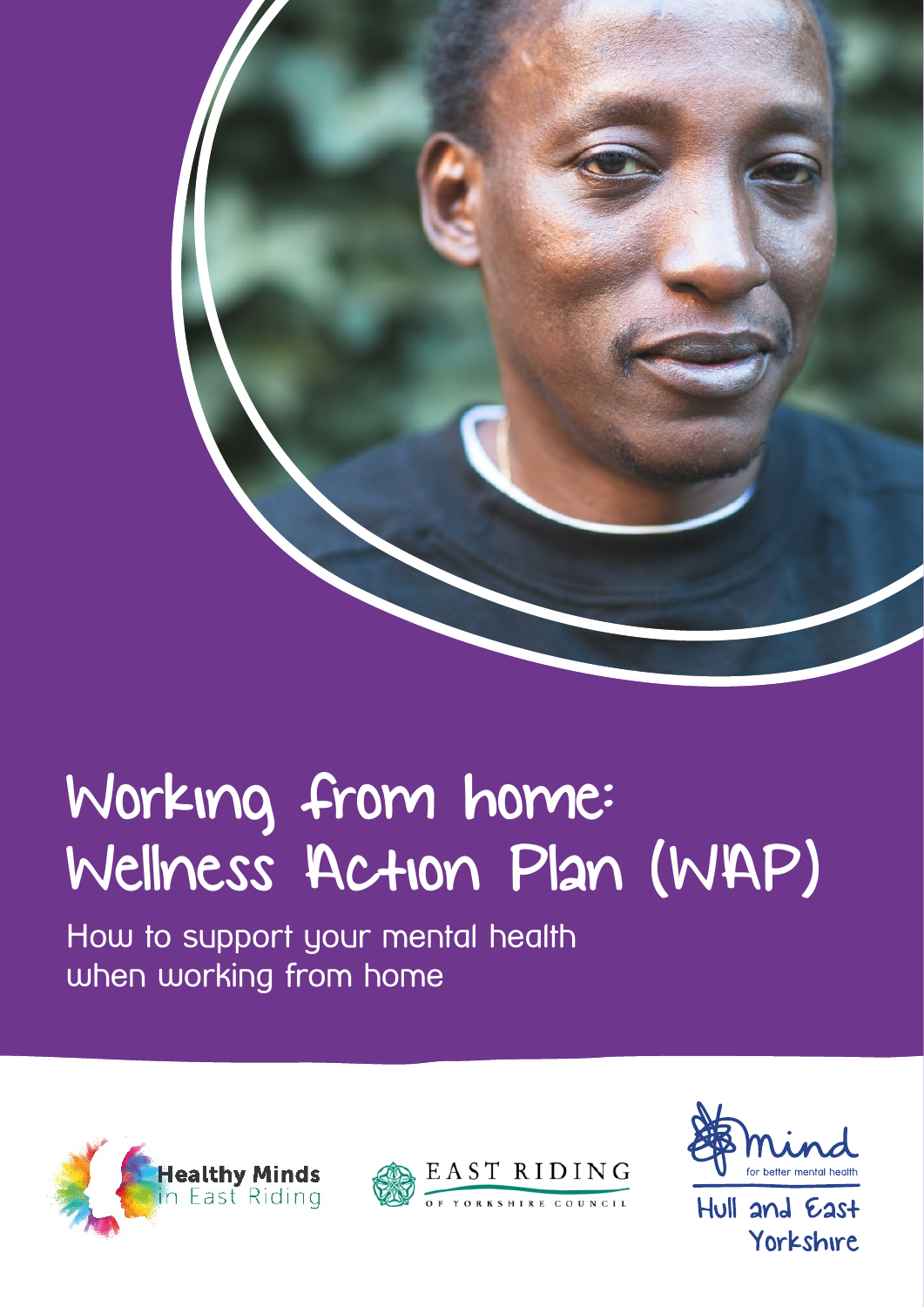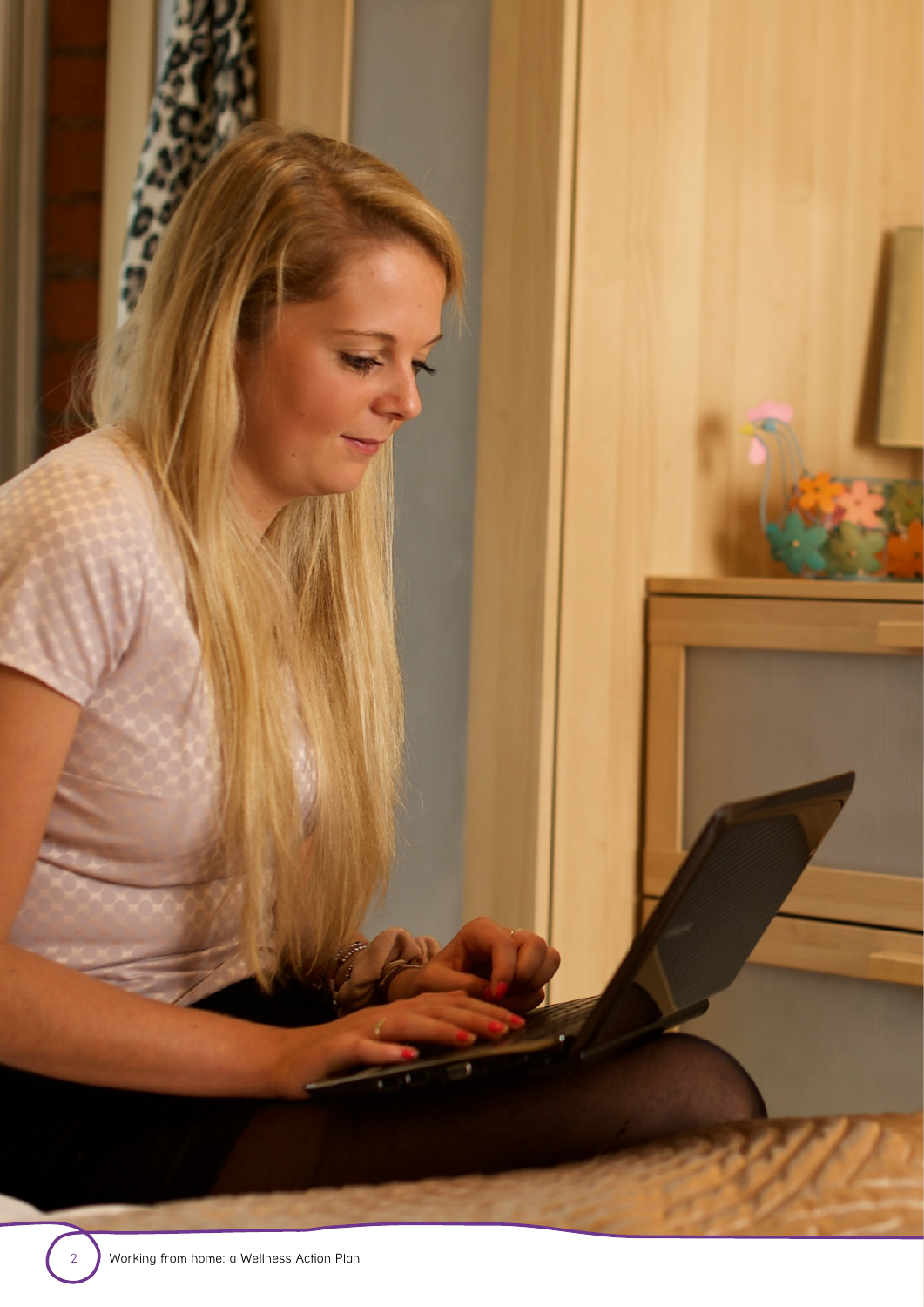**Many of us now work from home due to the Coronavirus (COVID-19) outbreak and the usual support we access in our workplaces may not be there for us at the moment.**

**Therefore, it's more important now than ever before to reflect on what keeps us well and identify what can impact our wellbeing during this time.**

**The Wellness Action Plan (WAP) is a useful tool to help us identify what keeps us well and what impacts our mental health that we have been recommending for many years. This revised WAP is designed to support you when you're working from home during the COVID-19 outbreak.**

**As we all adapt to new ways of working and learn what works best for us in our new working environments, the WAP provides a personalised, practical tool we can all use to support our wellbeing whether we have a mental health problem or not.**

# Contents

WAP: a tool to support your mental health at home - 04 Here are a few top tips on how to support your wellbeing at home - 05 Wellness Action Plan Template - 06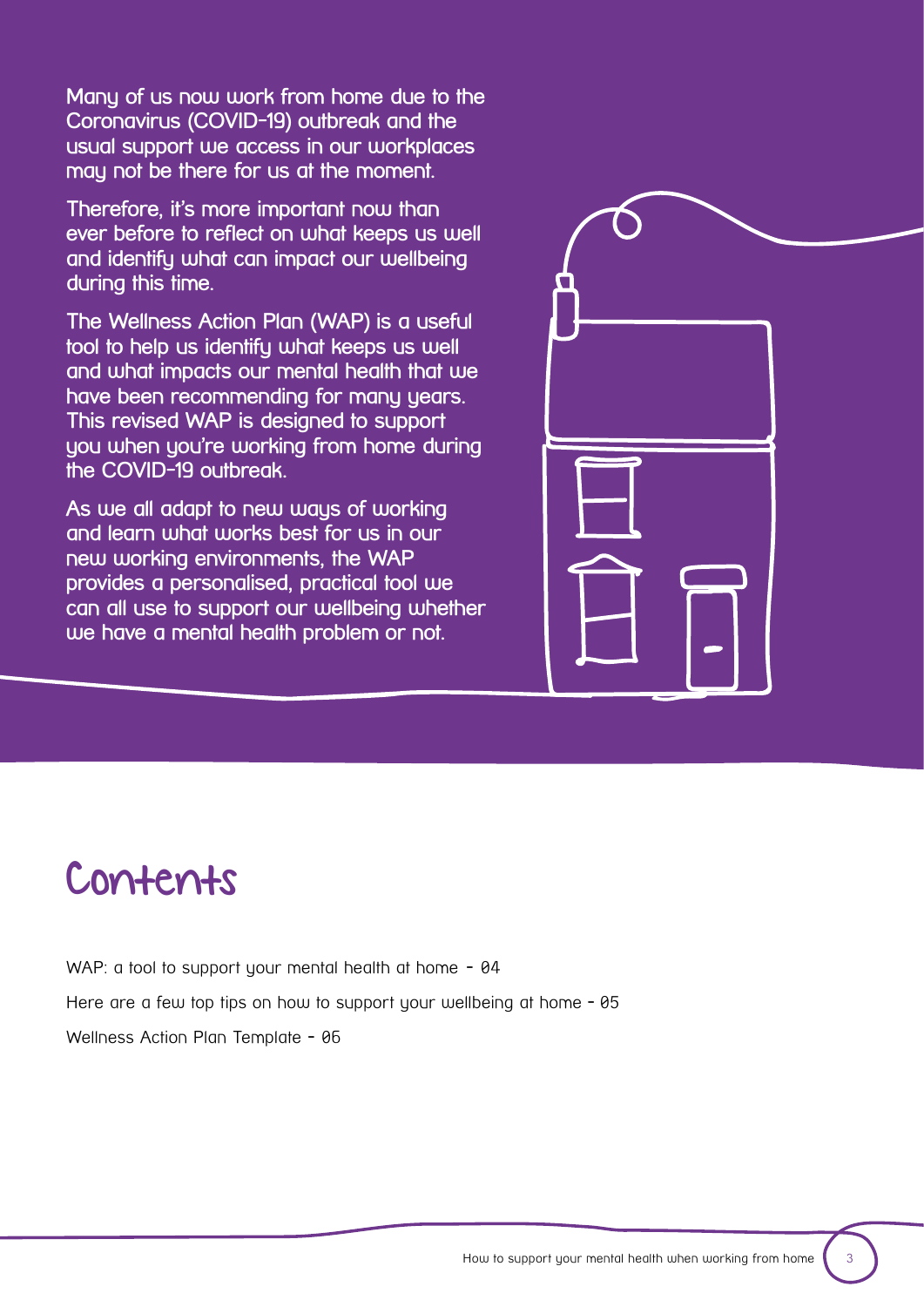# WAP: a tool to support your mental health at home

#### How to get started with a WAP

Plan some time in to fill in your WAP and think about the current pressures you're facing when working in this new way, the impact they're having on your mental health and wellbeing and what you can put in place to deal with these. It's useful to think about what support your manager can put in place to support you during this time and discuss these topics with your family or friends too.

Once you've completed your WAP, it's helpful to review it every week. This can help you log any learning or helpful practices from the week. It's also beneficial to understanding your triggers and to make sure you're adapting to your new work environment. Things can change daily so it's important to keep on top of identifuing what keeps you well and check the things you've put in place are working.

# Sharing your WAP

If you think it would be helpful, you can share your completed WAP with your manager to support conversations about your wellbeing. However, as this is a very difficult time it might also be beneficial to share with a family member or friend in your household if that's possible. Your manager and the people in your household can help identify when you may be becoming unwell or help you put things in place to help you stay well You could also share it with colleagues to promote openness and understanding so you can work effectively with each other and offer support.

You own your WAP. It can only be read and shared with your permission.

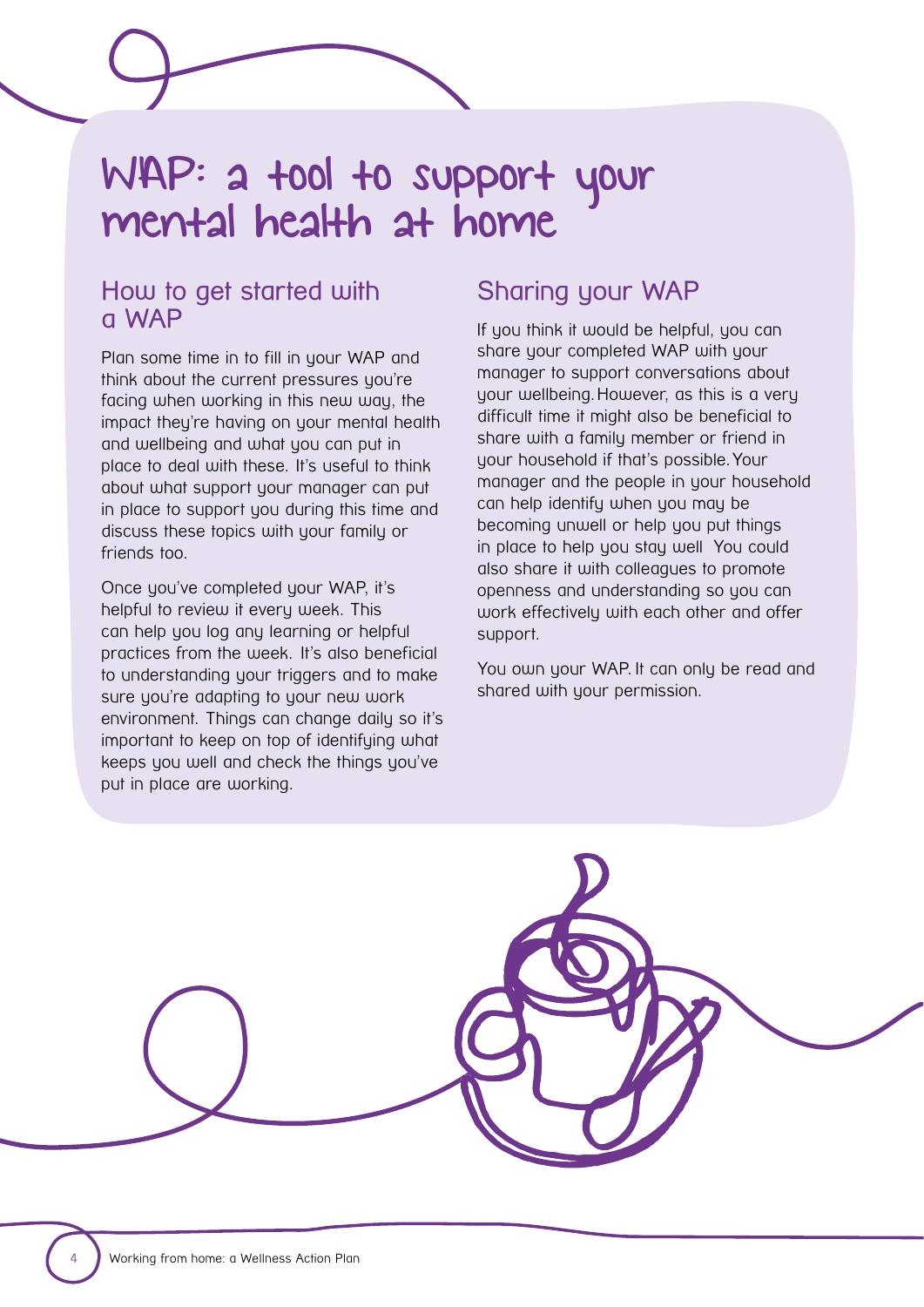# Here are a few top tips on how to support your wellbeing at home

### Identify your triggers

We're all different. What affects someone else's mental wellbeing won't necessarily affect yours in the same way. Whether it's challenges in work or the current circumstance we all find ourselves in, we all have times where we feel stressed, upset or find it difficult to cope, especially at the moment.

Working out what triggers poor mental health for you can help you anticipate problems and find solutions. Whether it's taking in too much negative news and media regarding the current circumstance or a heavy workload. Finding out your triggers can help.

# Take time for yourself

Spending time on yourself is essential for your wellbeing, and helps you be more resilient It's vital to prioritise your own needs sometimes, rather than the demands of your work. Ignoring your needs can lead to stress and burn-out.

Take short breaks throughout the day as well as at least half-an-hour to get some food. A short break can help you feel recharged and refreshed. It can also give you a different perspective on any work problems.

### Quick tip: Simple self-care

Not having to get formally dressed for work can be great. But if you feel low, putting on some nice clothes or having a five-minute grooming session is an easy boost for your self-esteem that can help you feel work-ready.

### Be kind to yourself

In our current climate, we're all going through a difficult time. It's important to be kind to yourself and remember it's okay to not be okay. We may feel different from one day to the next as situations change so it's important to be kind to uourself.

#### Quick tip: Create a home workstation.

It's important to try create boundaries if your home is your office and having a dedicated area of the house or your room for you to work from can help delineate your work time from your leisure time.

### Connect with others

Depending on the circumstance, working from home right now can be a lonely job. Evidence suggests that feeling close to, and valued by other people is a basic human need. Good relationships are important to our wellbeing.

Try joining morning or evening online exercise classes, joining Facebook groups or even starting your own.

#### Celebrate the small successes

We all want to contribute and make a difference to the things we work on, we want to feel accomplished and that we've achieved something. So it's important to celebrate the successes, big and small. Some days that might mean a great piece of work, other days it could mean doing housework or making the bed. Try to identify one small thing each day that you can accomplish.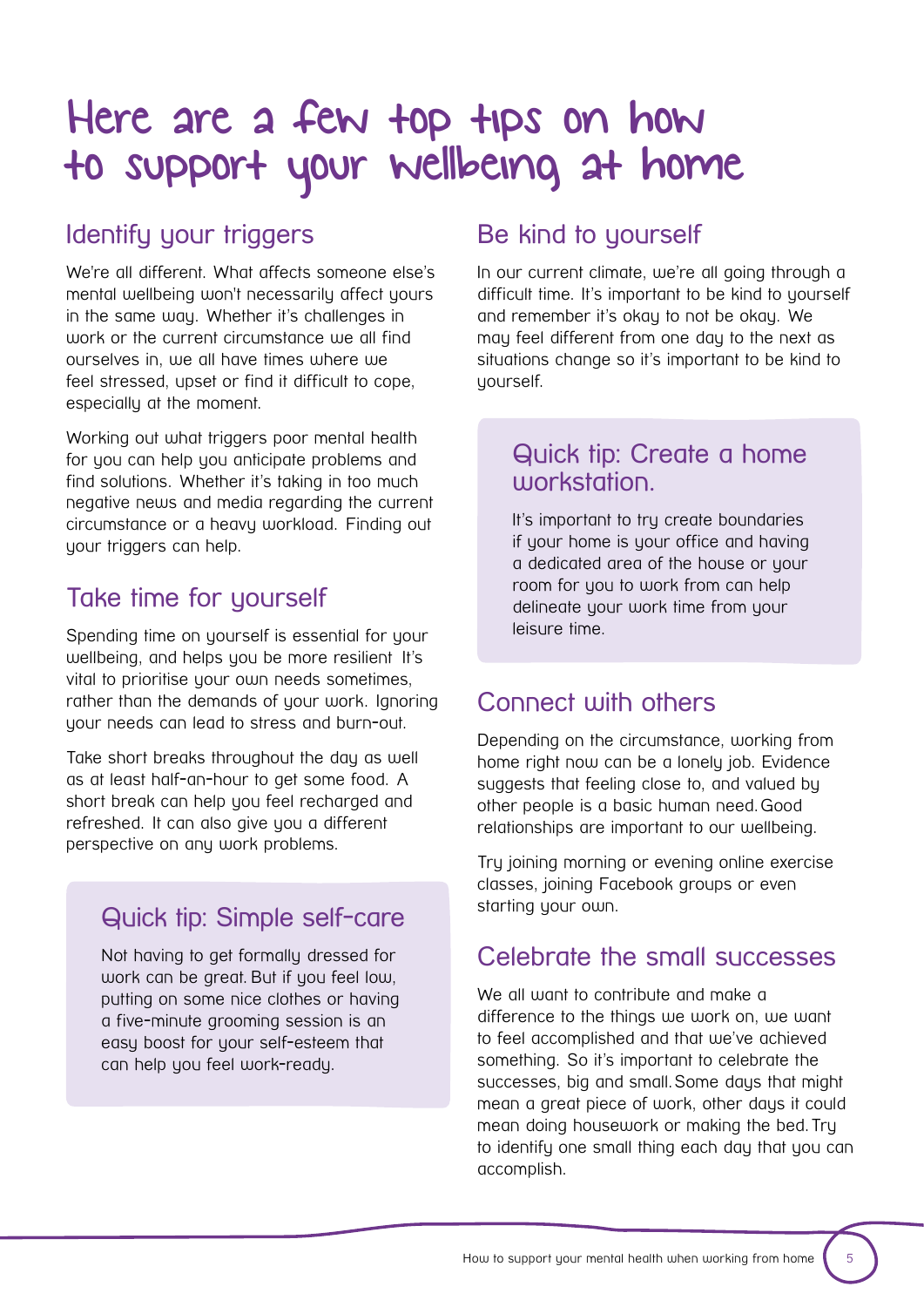

# Wellness Action Plan Template

A WAP reminds us what we need to do to stay well when we are working from home and details what we can do to look after our own mental health and wellbeing.

Working from home may be new to you so you should use this opportunity to reflect on your current working style, think about what you did to support your mental health when you were able to go to work and what you can do now.

The questions below can help you identify any behaviours, thoughts or actions that may be affecting your mental health when working at home. They can help you think about how you can support your own mental health and identify how to stay well and maintain good mental health in work.

#### **What details would you like to share with your manager about your current working situation?**

(For example, it might be helpful to highlight if you are working in a shared space with housemates, or that you're working from your bedroom)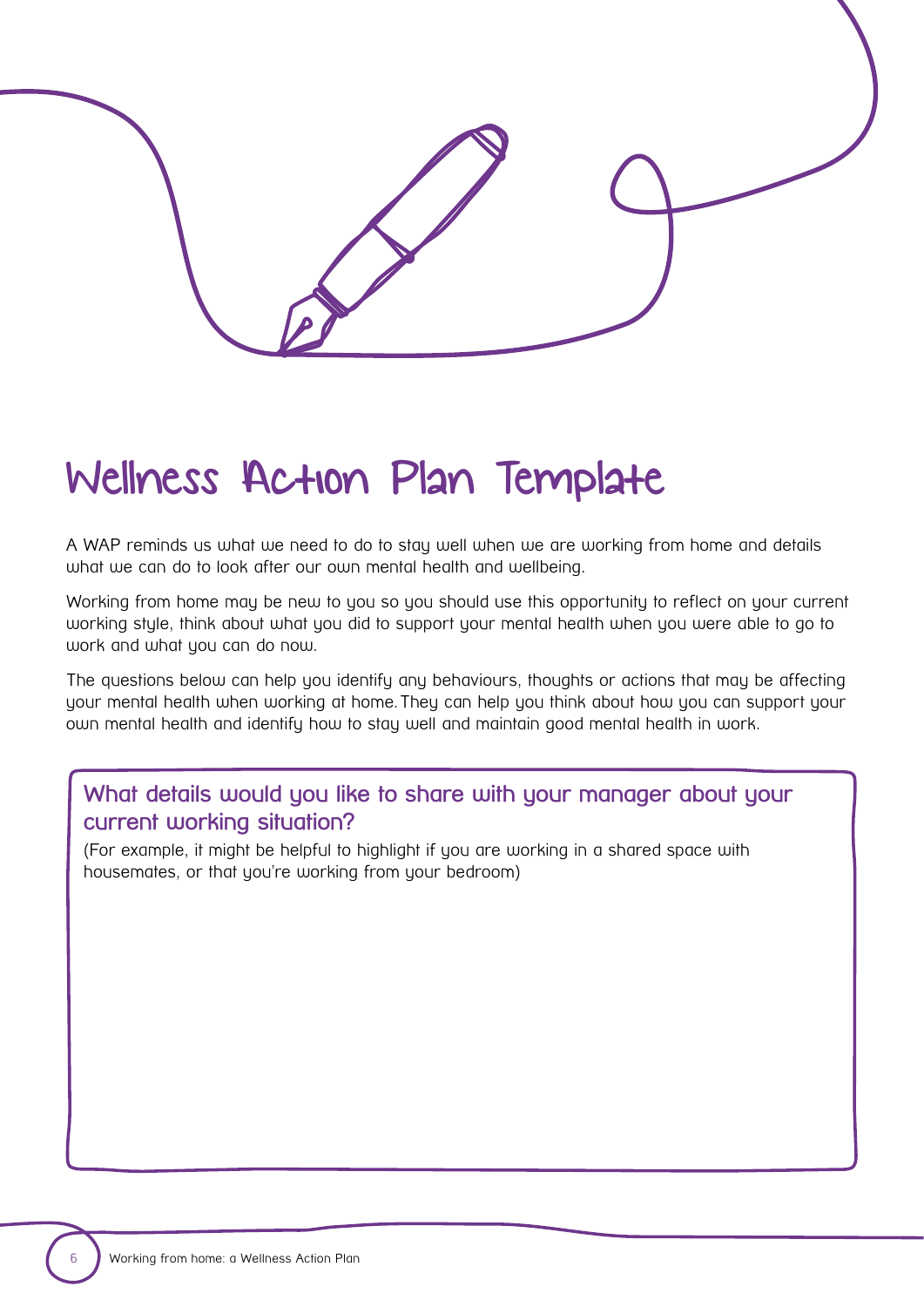**In your usual working environment, what helps you stay mentally healthy at work?**

**How might you adapt these to your new working environment?**

**What are the triggers that you're facing in your new working environment?**

#### **Given your experience of working from home to date, what helps you stay mentally healthy?**

(For example taking an adequate lunch break away from your workspace, regular wellbeing catch-ups with your manager, getting some exercise before or after work or in your lunchbreak, having a routine, or simply having a clean and tidy workspace)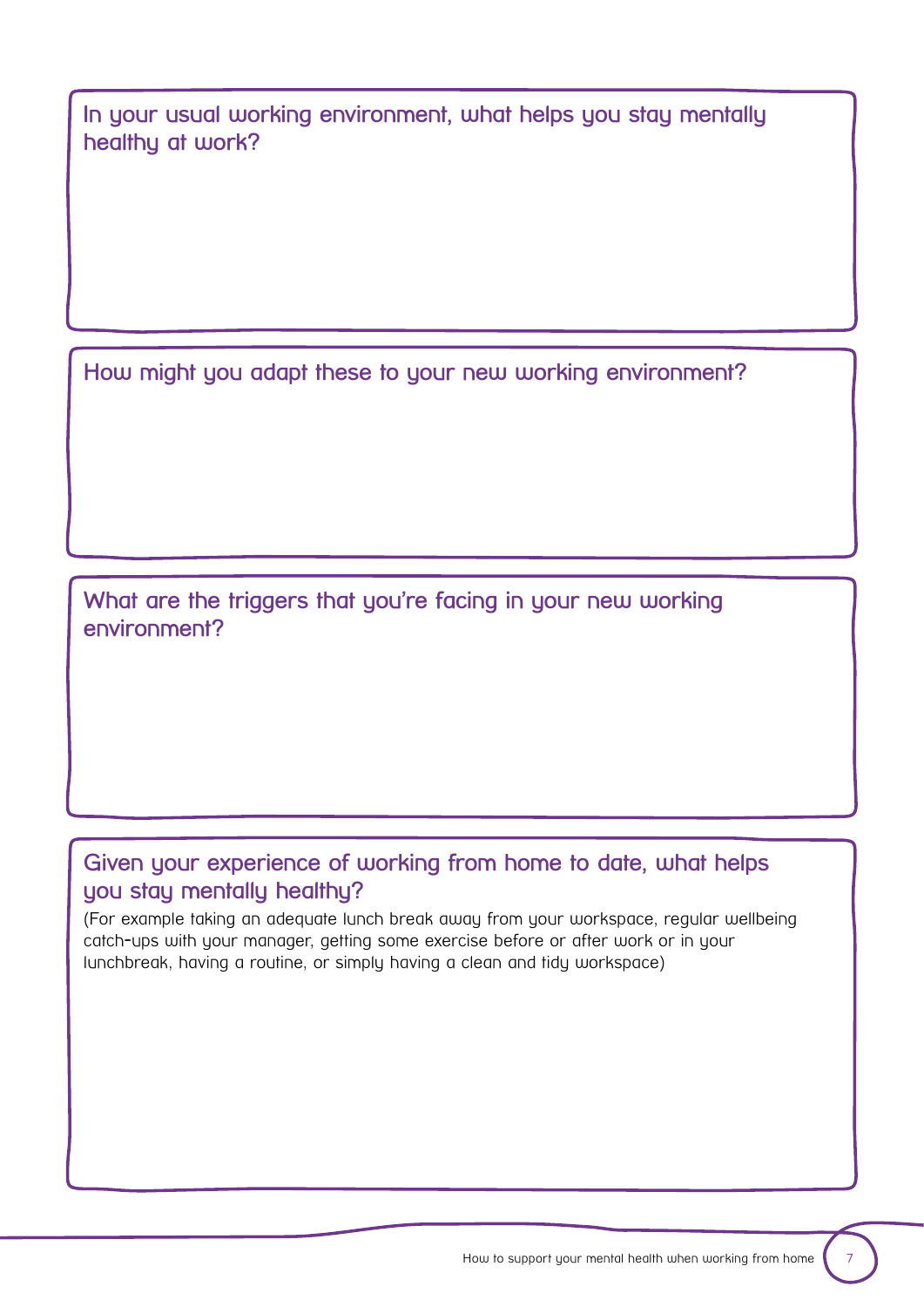

#### **How might experiencing poor mental health impact on your work?**

(For example you may find it difficult to make decisions, struggle to prioritise work tasks, have difficulty with concentration, drowsiness, confusion, headaches)

#### **Are there any early warning signs that you, your manager or colleagues might notice when you are starting to experience poor mental health?**

(This could include things like changes in your normal behaviour or becoming disengaged in video calls, remote team meetings or work platforms such as Microsoft Teams or Slack)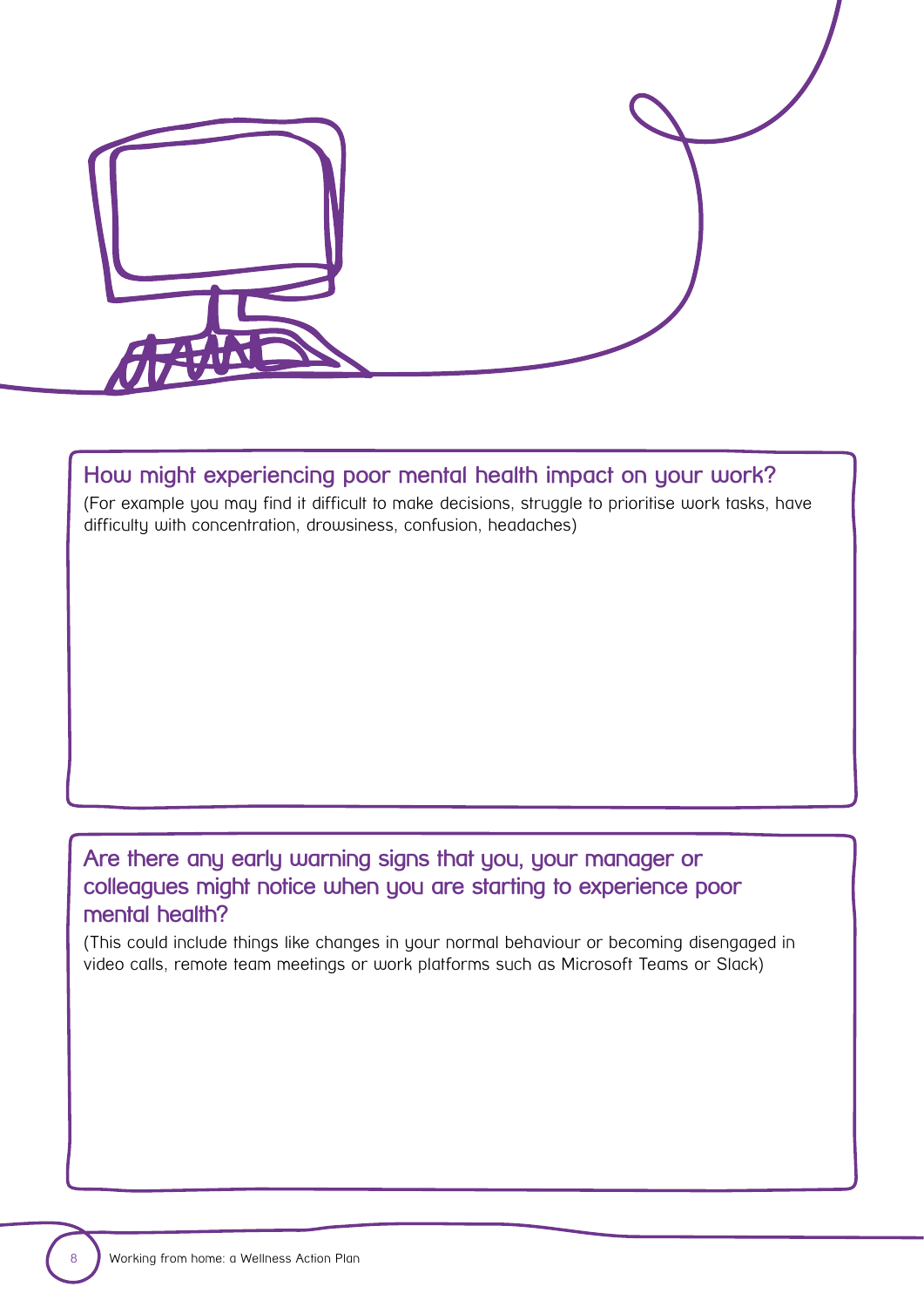**What support can your manager or colleagues put in place to minimise triggers and/or support you during this difficult time?**

(These could be things like taking adequate breaks, reducing your amount of information intake or getting away from work for a little while)

**Are there any early warning signs that your family or members of your household might notice?**

(This could include things like changes in your normal behaviour, withdrawing from the people you live with or becoming agitated or angry)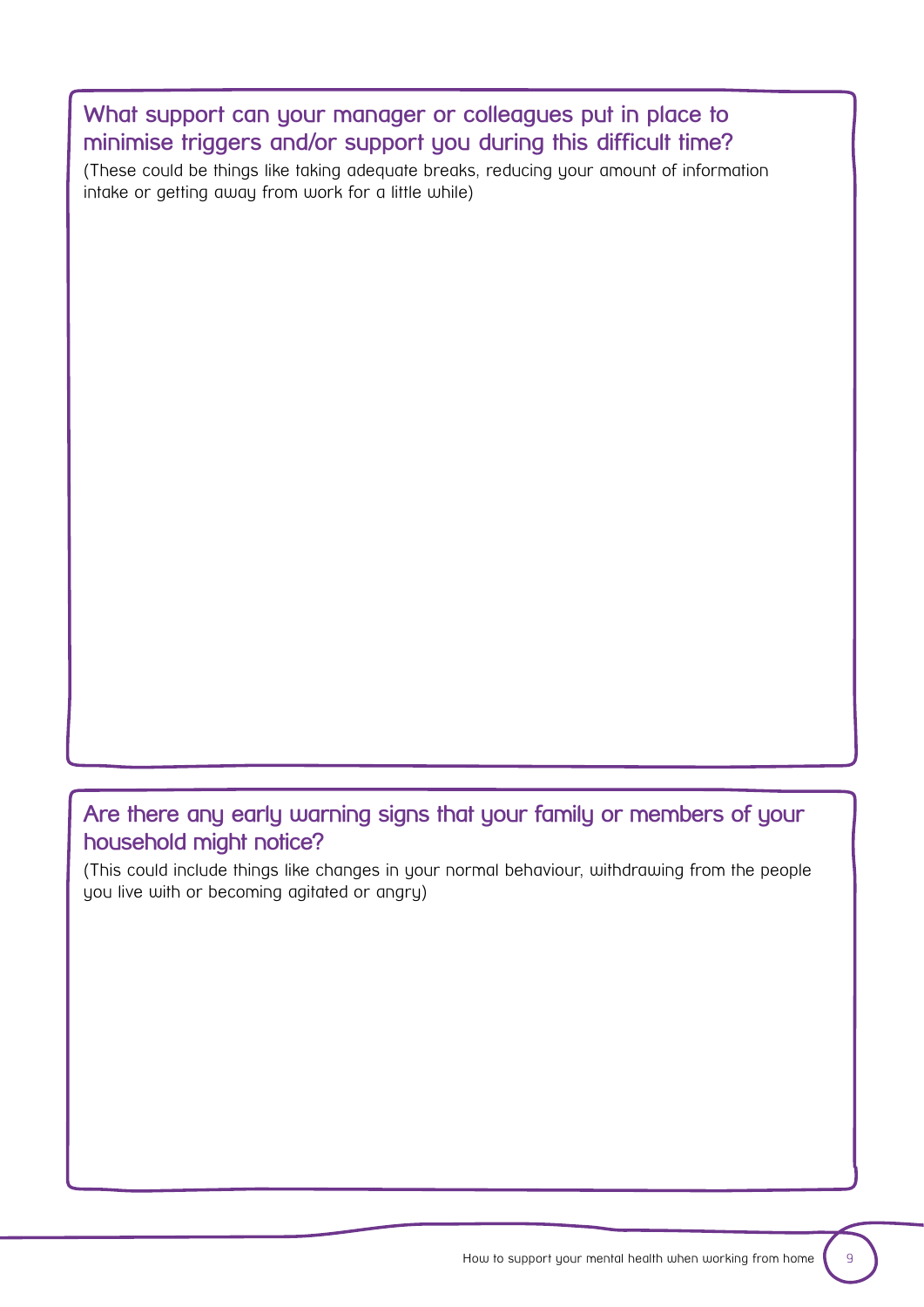**What support can members of your family or household put in place to minimise triggers and/or support you during this difficult time?**

**If you would like to share your WAP with someone - this could be your manager in the first instance but also a family member, a member of your household or a friend - then you can write them a message here on how you would like them to support you.**

**Any other comments**

Signature experience and the state of the state of the state of the state of the state of the state of the state of the state of the state of the state of the state of the state of the state of the state of the state of th

Date and the state of the state of the state of the state of the state of the state of the state of the state of the state of the state of the state of the state of the state of the state of the state of the state of the s

Date of review